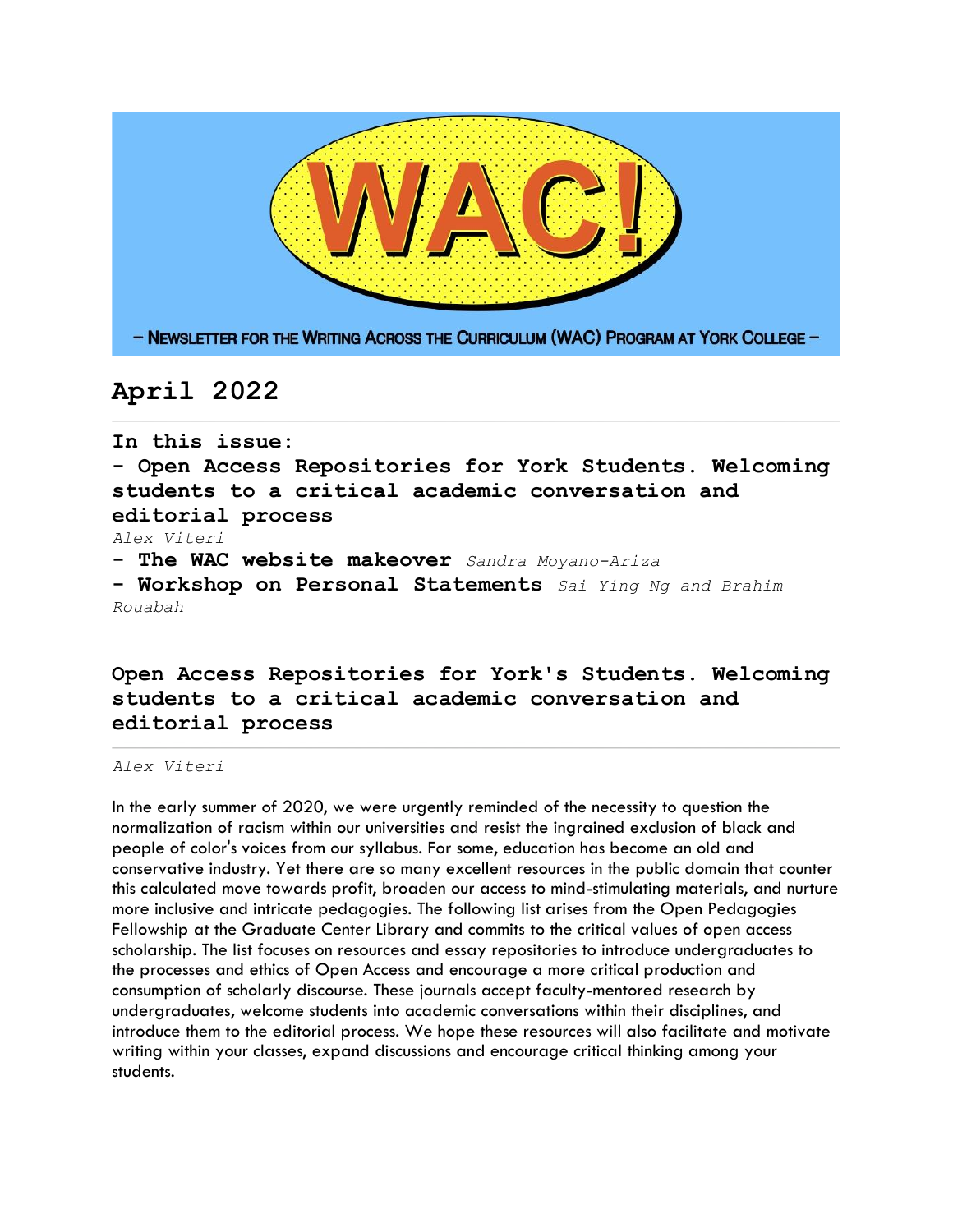I felt drawn to Mina's Open Pedagogy Fellowship as it centered thoughts on social justice and addressed Academia's exploitative history and our institution's role in the prevalence of western over other forms of knowledge. Hosted by the Graduate Center Library in the winter of 2020, fellows shared resources, knowledge, and experience with peers equally invested in alternative pedagogies and designed a zero-cost syllabus for future classes. I called my class *[World Theater](https://wtheahistories.commons.gc.cuny.edu/)  [Histories, a critical approach to performance history](https://wtheahistories.commons.gc.cuny.edu/)*, a course meant to provide a historical survey of several early theatrical forms. The syllabus attempted to decolonize our thoughts on performance, breaking with linear narratives and letting emerge several roots, dispersed in time and location, from where to look at the origins of Theater. We read scripts and performance theory and looked at some primary sources accessible for free online. We also considered the influences from different cultural, social, political, and economic contexts and the manners in which theater has engaged critically and politically in societies. Finally, the class proposed to revise our practices as researchers, pedagogues, and artists and to look for public outputs for our academic research. A [CUNY Academic Common'](https://commons.gc.cuny.edu/)s website hosted all the materials for the course, including our syllabus, links to the YouTube series **Theater CrashCourse**, links to podcasts on **Theater History** [from Howlround Commons,](https://howlround.com/series/theatre-history-podcast) [Library Research Guides,](https://wtheahistories.commons.gc.cuny.edu/resources/) and other Open Educational Resources. Most of the class materials were open access; others were accessible with CUNY IDs. Students' final projects included podcasts on plays from the Alternative Canon, the adaptation of canonical scripts into their local realities, interactive web pages, and scholarly essays.

As a Writing Across the Curriculum fellow, I wanted to continue exploring Open Access tools, expand on the quest for academic research outputs, and make these accessible to students.

Follow this link for a [list of repositories of Open Access Journals](https://www.york.cuny.edu/wac/resources/open-access-resources-for-york-students) that receive undergraduate submissions organized according to York's schools and departments. You will also find a small guide on how to access OA data, thoughts on the advantages of using these resources in class, and further resources for Open Access and Anti-racist Pedagogies.

#### **The WAC website makeover**

*Sandra Moyano-Ariza*

This is the second year that I have been working on the WAC website. If last year I focused on cleaning old pages and updating content, this year I've mostly work on adding content and uploading new resources for faculty and students. For example, Emilia Gambardella's short [videos](https://www.york.cuny.edu/wac/resources/videos-writing-tips-and-techniques) on writing techniques are now available, and they constitute a visual counterpart to the Infosheets you might have already seen on the website. It is also important to highlight the work of Matt Garley and Shereen Inayatulla on the new [Instructor's Guide to WI courses](https://www.york.cuny.edu/wac/wi-course-information/a-guide-for-writing-intensive-courses), which provides guidelines for faculty to design WI courses and complete WI course proposals. I've also recently updated the MLA Style guide to accommodate the new changes for the  $9<sup>th</sup>$  edition. We know the Style guides are widely used by faculty so we hope you can take advantage of the MLA 9th edition version!

Finally, I'd like to give a special shout out to Sai Ying Ng in our cohort for the new [banner design,](https://www.york.cuny.edu/wac) and Rafael Nunez as always for his patience and help whenever I encountered errors or IT difficulties. We hope that the work on the website serves to help faculty with WI courses as well as find new materials for their students.